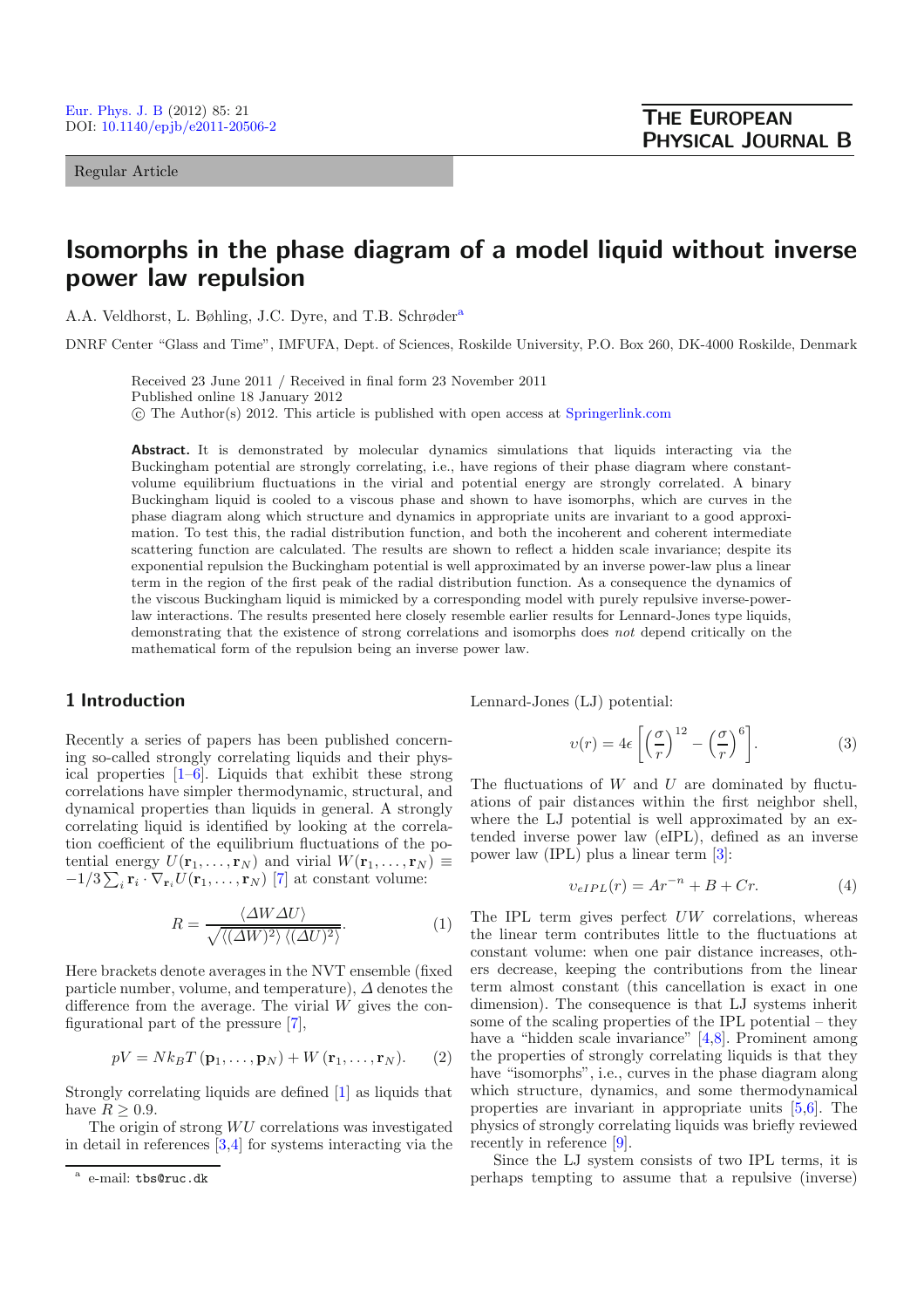power law is necessary for the hidden scale invariance described above. In the present paper we use the modified Buckingham (exp-six) pair potential to show that this is *not* the case. The Buckingham potential was first derived by Slater from first-principle calculations of the force between helium atoms [\[10](#page-6-9)]. Buckingham later used this form of the potential to calculate the equation of state for different noble gases [\[11\]](#page-6-10). The Buckingham potential has an exponential repulsive term, while the attractive part is given by a power law  $[12.13]$  $[12.13]$ :

$$
\upsilon(r) = \epsilon \left( \frac{6}{\alpha - 6} \exp \left[ \alpha \left( 1 - \frac{r}{r_m} \right) \right] - \frac{\alpha}{\alpha - 6} \left( \frac{r_m}{r} \right)^6 \right). \tag{5}
$$

Here  $\epsilon$  is the depth of the potential well and  $r_m$  specifies the position of the potential minimum. The parameter  $\alpha$  determines the shape of the potential well. The Buckingham potential is better able to reproduce experimental data of inert gasses than the LJ potential [\[14](#page-6-13)[–16\]](#page-6-14), but is also computationally more expensive (unless lookup tables are utilized [\[7](#page-6-2)]).

All simulation data in this paper were obtained from molecular dynamics in the NVT ensemble. The samples contained 1000 particles. The simulations were set up by instant cooling from a high temperature state point followed by an equilibration period, to ensure the simulations were independent from each other. The simulations were performed with the RUMD molecular dynamics package [\[17\]](#page-6-15), which is optimized for doing computations on state-of-the-art GPU hardware.

## **2 Correlations in single-component Buckingham liquids**

<span id="page-1-1"></span>To compare the simulations with experiments [\[18\]](#page-6-16), ar-gon parameters from reference [\[14\]](#page-6-13) were used;  $\alpha = 14.0$ ,  $r_m = 0.3866$  nm,  $\epsilon/k_B = 123.2$  K. As can be seen in Figure [1a](#page-1-0), the single-component Buckingham (SCB) liquid is strongly correlating  $(R \geq 0.9)$  in parts of the phase diagram, particularly at high densities and/or temperatures. The correlation coefficients  $(Eq. (1))$  $(Eq. (1))$  $(Eq. (1))$  of the Buckingham systems are very similar to those of argon and the LJ system (dotted line in Fig. [1\)](#page-1-0). This is a first indication that the actual functional form of the repulsive part of the potential does not have to be an inverse power law in order for a system to exhibit strong  $WU$  correlations.

Another interesting property of the fluctuations is the quantity  $\gamma$  defined [\[4](#page-6-4)[,5\]](#page-6-6) as

$$
\gamma = \frac{\langle \Delta W \Delta U \rangle}{\langle (\Delta U)^2 \rangle}.
$$
\n(6)

When a system is strongly correlating  $(R$  is close to one),  $\Delta W \approx \gamma \Delta U$ . For IPL potentials  $\gamma$  is constant and equal to  $n/3$  and  $R = 1$ . For non-IPL potentials, however,  $R < 1$ and  $\gamma$  may change with temperature and density as seen in Figure [1b](#page-1-0) [\[1](#page-6-0)[,19\]](#page-6-17). Especially for  $R < 0.9$ , we find  $\gamma$  changing rapidly. The curves are similar for the 20.0 mol/L SCB and SCLJ systems, except for a vertical offset.

<span id="page-1-0"></span>

Fig. 1. (Color online) (a) The correlation coefficient, R, as a function of temperature on isochores for single-component Buckingham (SCB), single-component Lennard-Jones (SCLJ), and argon. For SCB and SCLJ argon values were used for all potential parameters  $[14]$  $[14]$ , and R was calculated directly from equation  $(1)$ . For argon R was calculated from experimental data [\[18\]](#page-6-16) as described in references [\[1](#page-6-0)[,3](#page-6-3)]. The correlations are strongest for state points with both high density and high temperature, and the difference between the Buckingham and the LJ potential is small. The correlation coefficient  $R > 1$  for low-temperature 20.0 mol/L argon is of course unphysical and either caused by an uncertainty in the experimental data or the approximations applied in the calculation of  $R$  (see Refs. [\[3](#page-6-3)[,20](#page-6-18)] for details). (b) The value of  $\gamma$  (Eq. [\(6\)](#page-1-1)) plotted versus temperature for the same systems as in (a). For argon  $\gamma$  was calculated from experimental data [\[18](#page-6-16)] using equation [\(7\)](#page-1-2).  $\gamma$  decreases slowly for increasing temperatures, except when the correlation coefficient is low  $(R \lesssim 0.9)$ .

Fluctuations in  $U$  and  $W$  are of course only directly accessible in simulations. For experimental systems one must revert to the use of thermodynamic quantities that reflect the fluctuations in  $U$  and  $W$ . For instance, the configurational part of the pressure coefficient  $\beta_V^{ex} =$ <br> $(\partial (W/V)/\partial T)_V$  and the configurational part of the iso- $(\partial (W/V)/\partial T)_V$  and the configurational part of the isochoric specific heat per unit volume  $c_V^{ex} = (\partial (U/V)/\partial T)_V$ <br>can be used to to calculate  $\gamma$  for argon as follows [1,3,5] can be used to to calculate  $\gamma$  for argon as follows [\[1](#page-6-0)[,3](#page-6-3)[,5](#page-6-6)]:

<span id="page-1-2"></span>
$$
\gamma = \frac{\beta_V^{ex}}{c_V^{ex}}.\tag{7}
$$

The values of  $\gamma$  for argon obtained in this way are plotted in Figure [1b](#page-1-0), and the agreement with the Buckingham systems is good. This confirms that the Buckingham potential produces more accurate predictions of experimental argon data than the LJ potential.

Interestingly, low density argon has a higher correlation coefficient than high density argon. This is the opposite of what is found for the Buckingham and the LJ potentials. Furthermore, the buckingham data are in better agreement with the argon data at low density than at high density. At the present we do not have any explanation for these observations.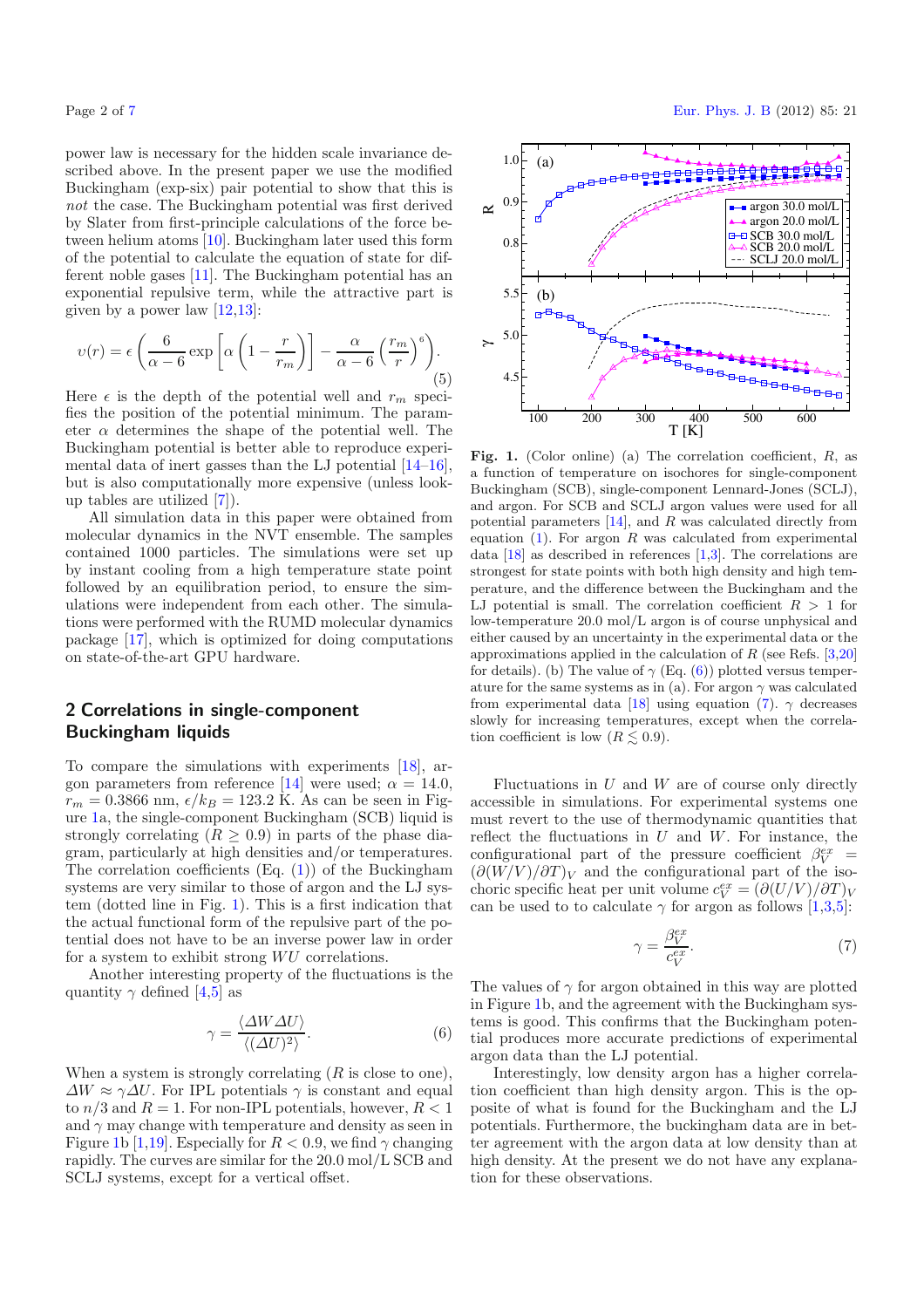#### <span id="page-2-0"></span>**3 Isomorphs in binary Buckingham mixtures**

Strongly correlating liquids are predicted to have isomorphs, which are curves in the phase diagram along which structure, dynamics, and some thermodynamical properties are invariant in appropriate reduced units [\[5](#page-6-6)[,6\]](#page-6-1). Introducing reduced coordinates as  $\tilde{\mathbf{r}}_i = \rho^{1/3} \mathbf{r}_i$ , two state points (1) and (2) are defined to be isomorphic if pairs of microscopic configurations with same reduced coordinates  $(\tilde{\mathbf{r}}_i^{(1)} = \tilde{\mathbf{r}}_i^{(2)})$  have proportional configurational Boltzmann weights:

<span id="page-2-1"></span>
$$
e^{-U\left(\mathbf{r}_{1}^{(1)},...,\mathbf{r}_{N}^{(1)}\right)/k_{B}T_{1}} = C_{12}e^{-U\left(\mathbf{r}_{1}^{(2)},...,\mathbf{r}_{N}^{(2)}\right)/k_{B}T_{2}}.\tag{8}
$$

Here the constant  $C_{12}$  depends only on the two state points and equation [\(8\)](#page-2-0) is required to hold to a good approximation for all physically relevant configurations [\[6\]](#page-6-1). An isomorph is a curve in the phase diagram for which all points are isomorphic (an isomorph is a mathematical equivalence class of isomorphic state points). The isomorphic invariance of structure, dynamics, and some thermodynamical properties – all in reduced units – can be derived directly from equation [\(8\)](#page-2-0) [\[5\]](#page-6-6). Only IPL liquids have exact isomorphs, but it has been shown that all strongly correlating liquids have isomorphs to a good approximation (Appendix A of Ref. [\[5\]](#page-6-6)).

Among the thermodynamical properties that are isomorphic invariant is the excess entropy,  $S_{ex} \equiv S - S_{ideal}$ , where <sup>S</sup>*ideal* is the entropy of an ideal gas at the same temperature and density. In the following, isomorphic state points were generated by utilizing that the quantity  $\gamma$  in equation [\(6\)](#page-1-1) can be used to change density and temperature while keeping the excess entropy constant  $[5,6]$  $[5,6]$  $[5,6]$ :

$$
\gamma = \left(\frac{\partial \ln T}{\partial \ln \rho}\right)_{S_{ex}}.\tag{9}
$$

By choosing the density of a new isomorphic state point close to the density of the previous isomorphic state point, the temperature of the new state point can be calculated from the fluctuations by combining equations [\(6\)](#page-1-1) and [\(9\)](#page-2-1) [\[5\]](#page-6-6). In this way a set of isomorphic points can be obtained from one initial state point.

The predicted isomorphic invariance of the dynamics is most striking in viscous liquids, where the dynamics in general depend strongly on temperature and density. To demonstrate that systems interacting via the Buckingham potential have isomorphs, we study what we term a Kob-Andersen binary Buckingham (KABB) mixture with potential parameters being the same as for the original Kob-Andersen binary LJ (KABLJ) mixture [\[21\]](#page-6-19):  $\epsilon_{AA} = 1.0$ ,  $r_{m,AA} = \sqrt[6]{2}$ ,  $\epsilon_{AB} = 1.5$ ,  $r_{m,AB} = 0.8\sqrt[6]{2}$ ,  $\epsilon_{BB} = 0.5$ ,<br> $r_{m,A} = 0.88\sqrt[6]{2}$ ,  $\epsilon_{AB} = 0.5$ ,  $r_{m, BB} = 0.88\sqrt[6]{2}$ . A 4:1 mixture (A:B) was used with  $\alpha = 14.5$ . The potentials were truncated and shifted at  $\alpha = 14.5$ . The potentials were truncated and shifted at  $r^{cut} = 2.5r_{\text{max}}/s/2$  $r_{ij}^{cut} = 2.5r_{m,\,ij}/\sqrt[6]{2}.$ <br>One of the predi

One of the predicted invariants on an isomorph is the structure of the system. To test this prediction, the radial distribution function in reduced coordinates  $g(\tilde{r}) =$  $g(\rho^{1/3}r)$  was plotted for isomorphic state points (Fig. [2a](#page-2-2)).



<span id="page-2-2"></span>**Fig. 2.** (Color online) The radial distribution functions  $q(\tilde{r})$ for simulations of the KABB mixture. Both graphs are in reduced units where  $\tilde{r} = \rho^{1/3} r$ . (a)  $q(\tilde{r})$  for isomorphic state points and the three different particle combinations. The structure is invariant on the isomorph for the AA particle pairs, but for the AB and BB pairs the structure is less invariant. (b)  $g(\tilde{r})$  for isothermal state points of smaller density variation. The structure is not invariant on the isotherm for any of the particle pairs.

The structure is invariant for the large (A) particle pair correlation function to a very good approximation. For the AB and BB pairs the structure is less invariant. However, when a comparison is made with Figure [2b](#page-2-2), it is clear that  $q(\tilde{r})$  for the AB and BB pairs is still more invariant on an isomorph than on an isotherm (note that the density variation on the isomorph is larger than on the isotherm). This situation is similar to what is found for the KABLJ system [\[5\]](#page-6-6).

To investigate the dynamics of the systems, the incoherent intermediate scattering function  $F_s(q, t)$  is plotted in reduced units in Figures [3a](#page-3-0) and [3b](#page-3-0). The presence of a plateau in  $F_s$  shows that the system is in a viscous state,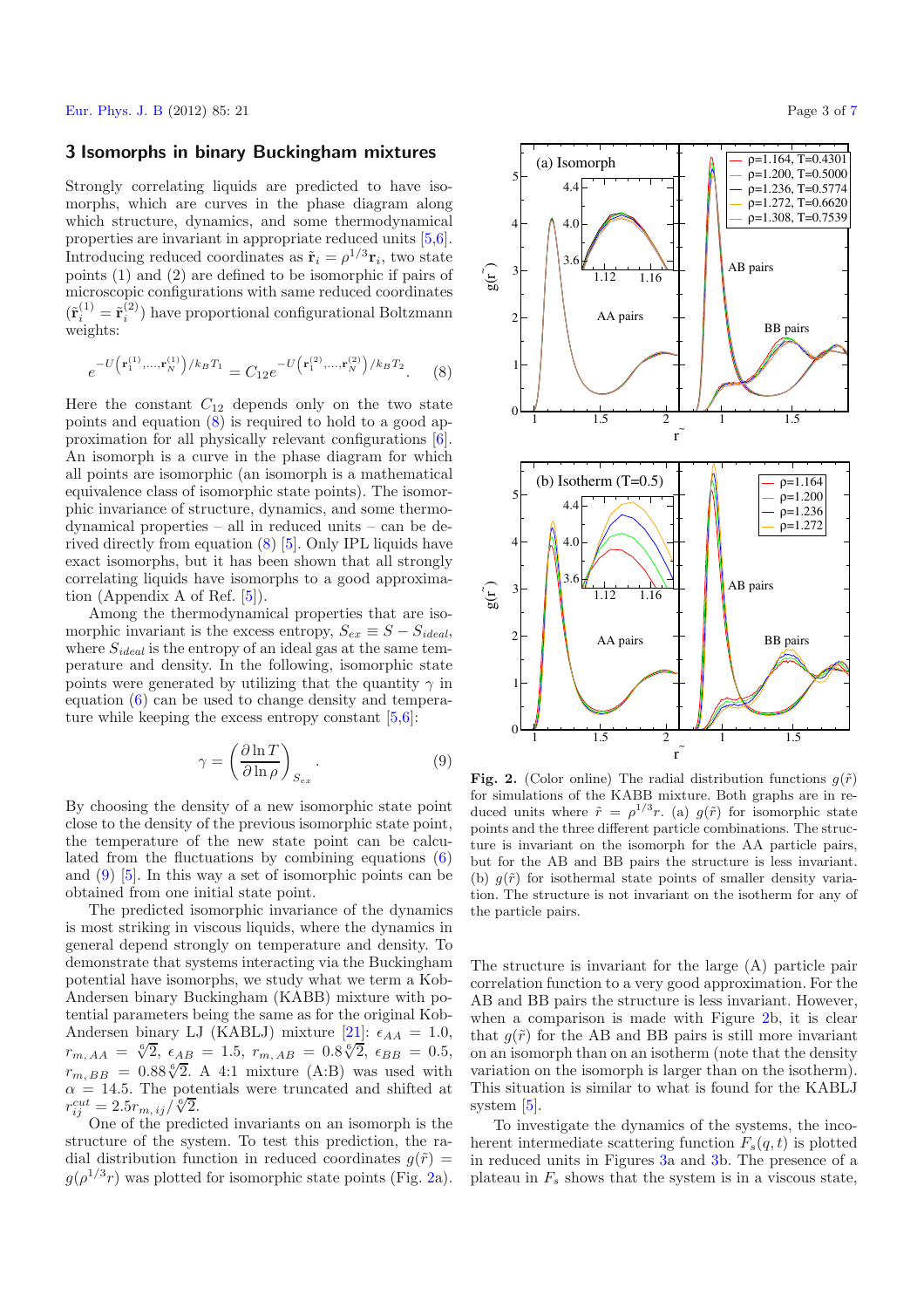<span id="page-3-0"></span>

**Fig. 3.** (Color online) Incoherent intermediate scattering function for the A (a) and B (b) particles of the KABB system. The time is given in reduced units  $(\tilde{t} = \rho^{1/3}T^{1/2}t)$  and the q-vector<br>is kept constant in reduced units:  $a_{\lambda} = 7.25(\rho/1.2)^{1/3}$  and is kept constant in reduced units:  $q_A = 7.25(\rho/1.2)^{1/3}$  and  $q_B = 5.5(\rho/1.2)^{1/3}$ . The solid lines represent isomorphic state points, while dashed lines show isothermal density changes for comparison. The dynamics are to a good approximation invariant on an isomorph when expressed in reduced units, especially when compared to the isotherm. In contrast to  $g(\tilde{r})$ , this holds for both the A and the B particles.

where the dynamics are highly state point dependent. The large difference in  $F_s$  for the two isothermal state points confirms this (dashed lines). For the isomorph all  $F_s$  data collapse more or less onto the same curve, showing that the dynamics are indeed invariant to a good approximation on an isomorph. In contrast to the radial distribution functions, the invariance holds well for both types of particles.

To investigate the invariance in dynamics further, the coherent intermediate scattering function was calculated (Fig. [4\)](#page-3-1). The coherent intermediate scattering function was calculated from the spatial transform of the number density  $\rho(q)$  [\[7](#page-6-2)]. In order to obtain good results, it is necessary to average over time scales that are 10–15 times longer than what is usual for the intermediate scattering function. This is the reason that there are less state points shown for the coherent-, than for the incoherent intermediate scattering function. The data confirm that the dynamics are invariant on the isomorph, especially when compared to the isothermal density change (dashed lines). However, the invariance seems to hold slightly better for the AB and BB parts, which is the opposite of what is seen for the structural invariance.

For systems described by a generalized LJ potential consisting of two IPL terms, the invariance of the structure



<span id="page-3-1"></span>**Fig. 4.** (Color online) Coherent intermediate scattering function for different particle pairs on an isomorph in reduced units  $(\tilde{t} = \rho^{1/3} T^{1/2} t)$ . The solid lines represent isomorphic state<br>points, while dotted lines show isothermal density changes points, while dotted lines show isothermal density changes for comparison. Again, the q-vector is kept constant in re-<br>duced units:  $g_{AA} = 7.34(a/1.2)^{1/3}$ ,  $g_{AB} = 8.01(a/1.2)^{1/3}$ , and duced units:  $q_{AA} = 7.34(\rho/1.2)^{1/3}$ ,  $q_{AB} = 8.01(\rho/1.2)^{1/3}$  and  $q_{BB} = 6.01(\rho/1.2)^{1/3}$  Also  $F(\tilde{a}, \tilde{t})$  is invariant on the iso $q_{BB} = 6.01(\rho/1.2)^{1/3}$ . Also  $F(\tilde{q}, \tilde{t})$  is invariant on the iso-<br>morph. Contrary to what is seen for  $g(\tilde{r})$  the invariance holds morph. Contrary to what is seen for  $g(\tilde{r})$ , the invariance holds better for the AB and BB parts.

leads to a prediction for the shape of an isomorph when plotted in the U-W plane [\[6\]](#page-6-1) (generalized LJ potentials are a sum of inverse power laws). Since the repulsive term in the Buckingham potential is described by an exponential function, it is not possible to derive an exact equation that describes the isomorph in terms of  $U$  and  $W$ . Figure [5a](#page-4-0) shows that isomorphs for the KABB system agree well with the prediction for the 12–6 LJ system if  $\alpha = 14.5$ (this value of  $\alpha$  was chosen to demonstrate this feature). For  $\alpha = 13.0$ , there is a significant difference with the predicted shape at higher density and temperature. Fig-ure [5b](#page-4-0) shows the isomorphs for both values of  $\alpha$  after scaling  $U$  and  $W$  by the same isomorph-dependent factor, demonstrating the existence of a master isomorph [\[6\]](#page-6-1). This shows that master isomorphs exist not only in generalized LJ systems where they can be justified from analytical arguments [\[6](#page-6-1)].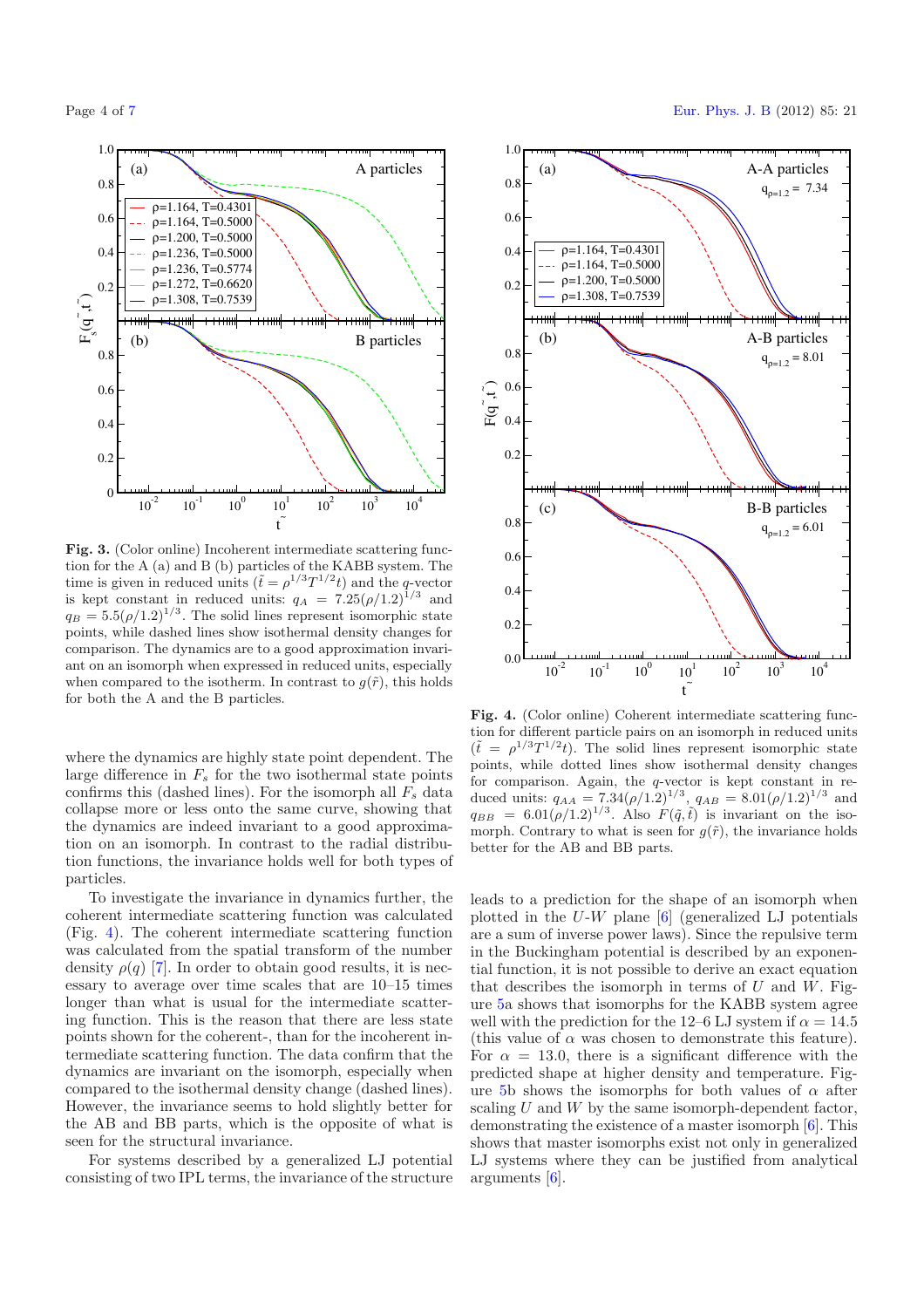[Eur. Phys. J. B](http://www.epj.org) (2012) 85: 21 Page 5 of [7](#page-6-8)



<span id="page-4-0"></span>**Fig. 5.** (Color online) (a) Plot of the potential energy per particle versus virial per particle for the KABB system. The solid lines are the predictions of the isomorph shape for the 12–  $6$  LJ potential  $[6]$  $[6]$ . For these predictions the initial state points with  $\rho = 1.2$  were used as reference point. Since a new value of  $\gamma$  was calculated for every state point,  $\gamma$  is not constant on the isomorphs, but changes approximately 10% along the isomorphs. The shape of the KABB isomorph agrees very well with the predicted shape for the 12–6 LJ potential for  $\alpha =$ 14.5. For  $\alpha = 13.0$ , the shape is different. (b) The same data now scaled with  $W_0^*$  defined as the virial at  $U = 0$  [\[6\]](#page-6-1). The isomorphs scale onto each other forming a so called master isomorphs scale onto each other, forming a so called master isomorph for each value of  $\alpha$ .

#### **4 The inverse-power-law (IPL) approximation**

As mentioned in the introduction, a generic explanation [\[3](#page-6-3)[–5](#page-6-6)] for the existence of strong correlations and isomorphs in non-IPL systems, is the fact that some pair potentials can be well approximated by an eIPL (Eq. [\(4\)](#page-0-1)) as shown in Figure [6.](#page-4-1) Putting this explanation to the test, it was recently demonstrated that structure and dynamics of the KABLJ system can be reproduced by a purely

<span id="page-4-1"></span>

<span id="page-4-2"></span>**Fig. 6.** (Color online) The figure shows how the Buckingham potential  $(\alpha = 14.5)$  can be approximated by an extended IPL potential (eIPL). The red dotted line is the IPL approximation obtained using the parameters obtained below in Figure [7.](#page-5-0) The difference of the IPL approximation and the Buckingham potential (dashed green line) is more or less linear in the first peak of  $q(r)$ . By subtracting this linear term from the IPL term the eIPL approximation is found (dashed blue line).

repulsive IPL system even in the viscous phase [\[22](#page-6-20)]. In the following we demonstrate that this procedure works also for the KABB system, despite its non-IPL repulsion.

Following Pedersen et al. [\[22\]](#page-6-20), we assume that the Kob-Andersen IPL (KABIPL) system used to approximate the KABB system has the form

$$
v^{IPL}(r) = A\epsilon_{ij} \left(\frac{\sigma_{ij}}{r_{ij}}\right)^n \tag{10}
$$

where the parameters  $\epsilon_{ij}$  and  $\sigma_{ij}$  are the Kob-Andersen parameters for the different types of particles and the constants A and n are independent of particle type.

For IPL liquids it is known that  $W = (n/3)U$ , so in principle the value of n could be calculated from  $\gamma$  determined from the  $WU$  fluctuations (Eq. [\(9\)](#page-2-1)). For non-IPL liquids however, there is a slight state point dependence of  $\gamma$ , so instead the slope of an isochore was used to determine  $n$  (Fig. [7a](#page-5-0)) making use of the identity [\[5\]](#page-6-6)

<span id="page-4-3"></span>
$$
\gamma = \left(\frac{\partial W}{\partial U}\right)_V.
$$
\n(11)

For the Buckingham potential with  $\alpha = 14.5$  we obtained  $\gamma = 4.904$  and  $n = 14.71$ . This is lower than the  $\gamma = 5.16$ which was found for the  $12-6$  LJ potential  $[22]$ . This is also consistent with the data in Figure [1b](#page-1-0) where the SCB system has a lower value of gamma than the SCLJ system.

From equation [\(10\)](#page-4-2) it follows that the total internal energy of the IPL system can be written as

$$
U^{IPL} = A \sum_{i>j} \epsilon_{ij} \left(\frac{\sigma_{ij}}{r_{ij}}\right)^n.
$$
 (12)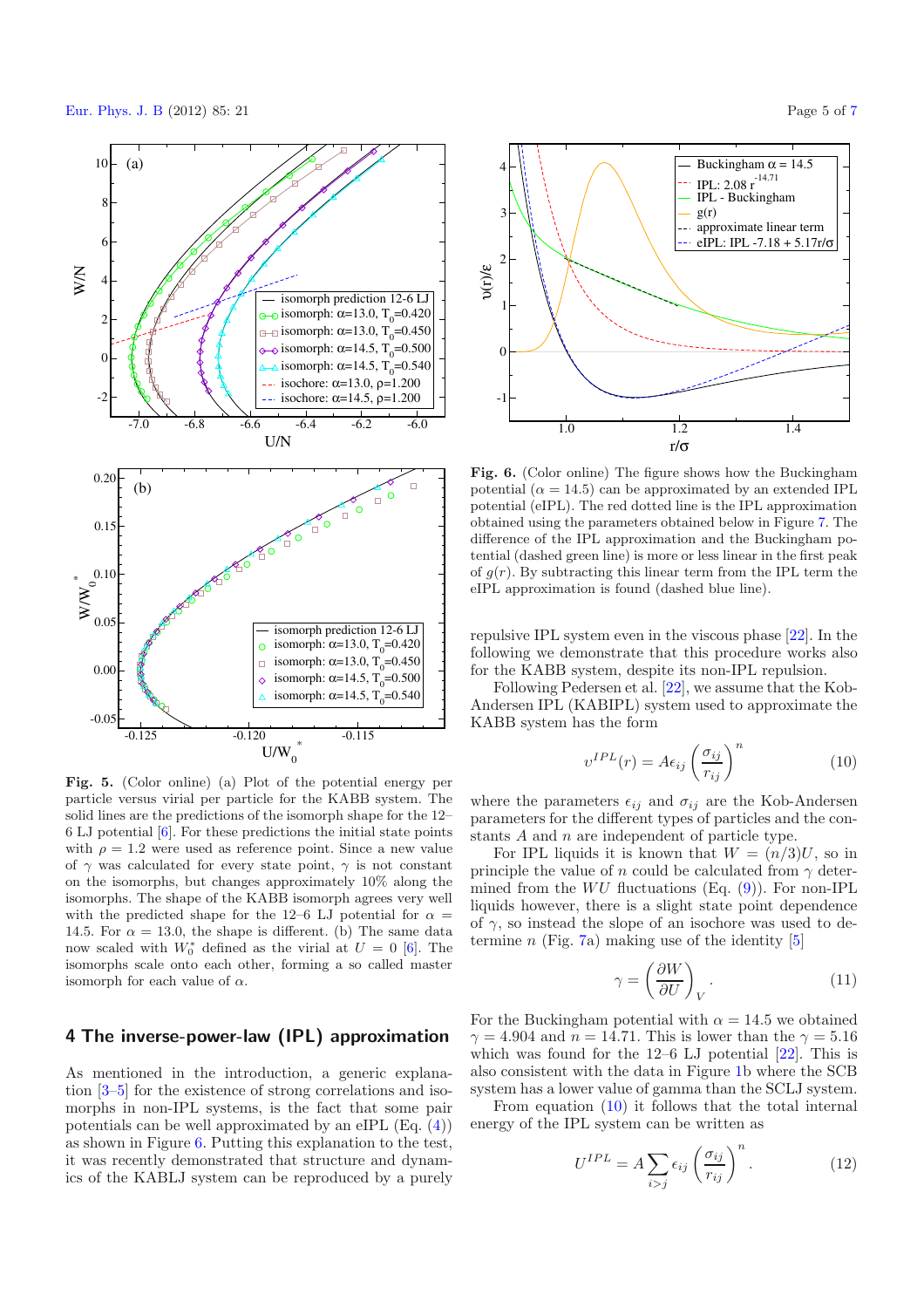<span id="page-5-0"></span>

**Fig. 7.** (Color online) Three isochoric state points were used to obtain the parameters for the IPL potential. (a) The value of n was determined by linear regression to the mean values of the virial and the potential energy (marked by yellow crosses. (b) The method used to find the value of A of equation [\(12\)](#page-4-3).<br> $U^{IPL} = \sum_{\epsilon \in (\sigma \cup \{r\})} n_{\text{WSS}}$  calculated from configurations  $U^{IPL} = \sum_{i>j} \epsilon_{ij} (\sigma_{ij}/r_{ij})^n$  was calculated from configurations<br>drawn from the KABB simulations and plotted against the drawn from the KABB simulations and plotted against the energy obtained during the simulations; the value of A was then obtained from the slope of the mean energies (again marked by yellow crosses).

The scaling factor A was determined from the slope of the mean values of the energies in a  $U, U^{IPL}$  plot (Fig. [7b](#page-5-0)), where  $U^{IPL}$  is given by equation [\(12\)](#page-4-3) evaluated on configurations from simulations of the KABB mixture [\[22\]](#page-6-20). Using these parameters, simulations of the KABIPL systems were performed and the results were compared with the results of the KABB system. In Figure [8](#page-5-1) the incoherent intermediate scattering function of the two systems is plotted for comparison. The KABIPL reproduces the dynamics of the KABB system very well. It should however be noted that in spite of the good reproduction of the dynamics, the KABIPL had a stronger tendency to crystallize than the KABB system at the two lowest temperatures due to the absence of attractive forces. The good agreement shown in Figure [8](#page-5-1) only holds if both systems are in the same (supercooled) state.

From the fluctuations in the potential energy one can calculate the excess isochoric specific heat using [\[7](#page-6-2)]:

$$
C_V^{ex} = C_V - \frac{3}{2} N k_B = \frac{\langle (\Delta U)^2 \rangle}{k_B T^2}.
$$
 (13)

In Figure [9a](#page-5-2)  $C_V^{ex}$  is plotted for different isochores calculated from KABB and KABIPL simulations. The heat lated from KABB and KABIPL simulations. The heat capacities for the two systems follow each other closely, although there is a small and systematic difference increasing with density. This is similar to what was found for the KABLJ system [\[22\]](#page-6-20), but the deviations are slightly larger for the KABB mixture. Figure [9b](#page-5-2) shows that the excess heat capacity to a good approximation obeys density scaling,  $C_V^{ex}/N = f(\rho^{\gamma}/T)$ , and Rosenfeld-Tarazona scaling,

<span id="page-5-1"></span>

**Fig. 8.** (Color online) The incoherent intermediate scattering function  $F_s(q, t)$ ,  $(q = 7.25)$  of the KABB and KABIPL simulations for isochoric state points with  $\rho = 1.2, T = 0.42, 0.44,$ 0.46, 0.50, 0.6, 1.0. The IPL potentials reproduce the dynamics of the Buckingham potential over a significant temperature range.

<span id="page-5-2"></span>

**Fig. 9.** (Color online) (a) The configurational part of the intensive isochoric specific heat  $C_V^{cr}/N$  as a function of temper-<br>ature. Three isochores were simulated of the KABB and the ature. Three isochores were simulated of the KABB and the KABIPL systems. At low density the agreement between the two systems is fairly good, but for higher densities the differences become larger. (b) The same data plotted versus  $T/\rho^{\gamma}$ where  $\gamma = 4.904$ . The data collapse on a single curve, which shows that density scaling works. The function  $(1.42\rho^{\gamma}/T)^{2/5}$ <br>was fitted to the data (dashed line), showing that Bosenfeldwas fitted to the data (dashed line), showing that Rosenfeld-Tarazona scaling is also obeyed.

 $C_V^{ex}/N = g(\rho)T^{-2/5}$  [\[23](#page-6-21)] – again in good agreement with results for the KABLJ system [22] results for the KABLJ system [\[22\]](#page-6-20).

#### **5 Conclusion**

The Buckingham potential has been shown to be strongly correlating like the Lennard-Jones potential. In spite of